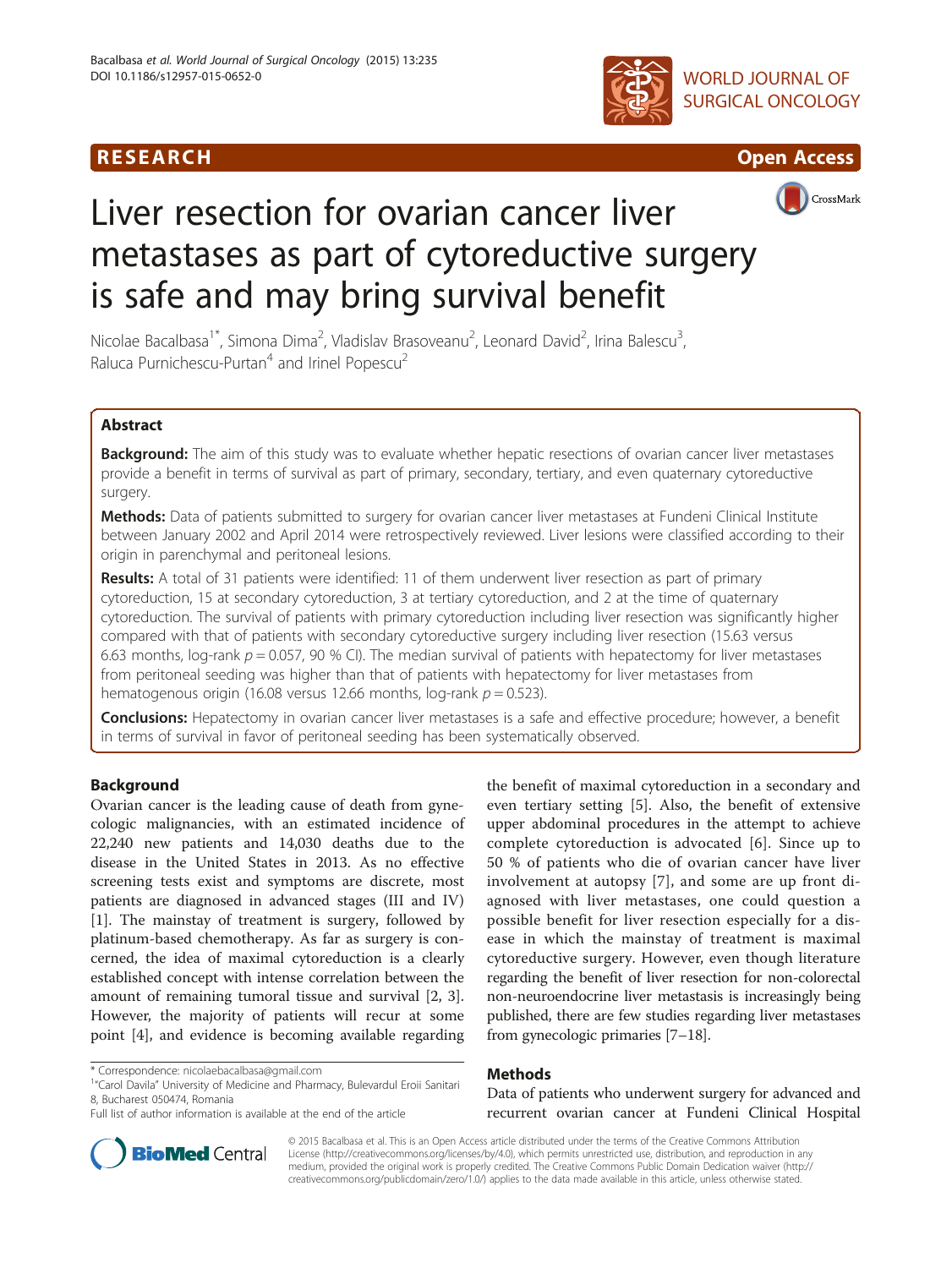between January 2002 and April 2014 were retrospectively reviewed. Written informed consent was obtained from the patients for the publication of these data. Patients submitted to liver resection for ovarian cancer liver metastases at the moment of primary, secondary, tertiary, and quaternary cytoreduction were considered eligible for the study. A total of 31 patients were identified: 11 of them underwent liver resection as part of primary cytoreduction, 15 of secondary cytoreduction, 3 of tertiary cytoreduction, and 2 at the moment of quaternary cytoreduction. Liver lesions were classified according to their origin in parenchymal and peritoneal lesions. Parenchymal lesions were defined as metastases with hematogenous origin, entirely developed intra-parenchymatously and entirely surrounded by liver parenchyma. Metastases originating from peritoneal seeding were considered those lesions developed on the liver surface with parenchymal invasion of at least 2 cm.

Preoperative, intraoperative, and postoperative data were collected retrospectively. The information included age at initial diagnosis; stage (Federation of Gynecology and Obstetrics (FIGO) systems); differentiation grade (well (G1), moderately (G2), or poorly (G3) differentiated carcinomas); histopathological type of the primary tumor; neoadjuvant chemotherapy; associated resections at the moment of each cytoreductive surgery; disease-free survival; number, maximum dimensions, type (peritoneal versus hematogenous), and intrahepatic distribution of the liver metastases; postoperative complications according to Dindo-Clavien classification; and overall survival estimated from the moment of performing hepatic surgery. Liver resection was considered major if more than two liver segments were resected, while minor hepatectomies referred to less extended resections. Type of resection was defined as follows: R0—no remnant tumoral tissue, R1—tumoral tissue between 0 and 1 cm, and R2—tumoral tissue >2 cm. Dates of death were obtained from the National Register of Population. The differences between different subgroups were analyzed by the log-rank test and considered significant if  $p < 0.05$ . Kaplan-Meyer survival curves were also used. Statistics and graphics were performed using the SPSS software version 17.0 (SPSS, Chicago, IL, USA).

#### Results

From January 2002 to April 2014, 31 patients with liver resection for ovarian cancer liver metastases were evaluated.

### Primary cytoreduction for ovarian cancer including liver resection

At the moment of primary cytoreduction, 11 patients with mean age of 54 years (range, 24–70) old underwent liver resections for hepatic metastases. Two patients received neoadjuvant therapy. The main characteristics at the moment of primary cytoreduction are shown in Table 1. All 11 patients were submitted to surgery with

Table 1 Characteristics of patients undergoing liver resection as part of primary cytoreductive surgery

| Characteristics          | No. of patients $(n = 11)$ |
|--------------------------|----------------------------|
| Mean age                 | 54 years (24-70)           |
| FIGO stage               |                            |
| IIC                      | 1                          |
| IIIC                     | 2                          |
| $\mathsf{I}\mathsf{V}$   | 8                          |
| Neoadjuvant chemotherapy | 2                          |
| Histological type        |                            |
| - Serous                 | 8                          |
| - Endometrial            | 1                          |
| - Mucinous               |                            |
| - Other types            | $\mathfrak{D}$             |
| Differentiation grade    |                            |
| - G1                     | 2                          |
| - G2                     | 5                          |
| - G3                     | $\overline{4}$             |

FIGO Federation of Gynecology and Obstetrics systems

radical intent. Table [2](#page-2-0) shows the main perioperative characteristics of the patients included with stage IIIC– IV of disease. No operative 30-day postoperative deaths occurred, and the morbidity rate related to primary cytoreduction was 25 %. Severe postoperative complications (> grade III Dindo-Clavien) were present in two patients (25 %) with stage IV of disease.

Median survival of this group of patients was 15.63 months (range, 1–139), 34.33 months (range, 8– 139) in patients with peritoneal liver metastases, and 15.63 months (range, 7–128) for patients with hematogenous liver metastases origin (log-rank  $p = 0.702$ ).

#### Secondary cytoreduction for ovarian cancer including liver resection

At the moment of secondary cytoreduction, 15 patients underwent liver resections. Disease-free survival (DFS) after primary cytoreductive surgery was 30 months (range, 7–88 months). The mean age at the moment of liver resection was 53 years (range, 33–71). The main characteristics of patients diagnosed with liver metastases at the moment of secondary cytoreduction are shown in Table [3](#page-2-0). Six patients presented liver metastases with peritoneal origin, while the other nine patients were diagnosed with parenchymal lesions. The mean of the maximum diameter of liver lesions was 3.3 cm (range, 2–10 cm). An R0 resection was attempted in all patients; however, this was possible in 80 % of patients (12 of 15 patients). In two patients, an R2 resection was performed. The intraoperative findings and types of resection are summarized in Table [4.](#page-3-0) No postoperative death was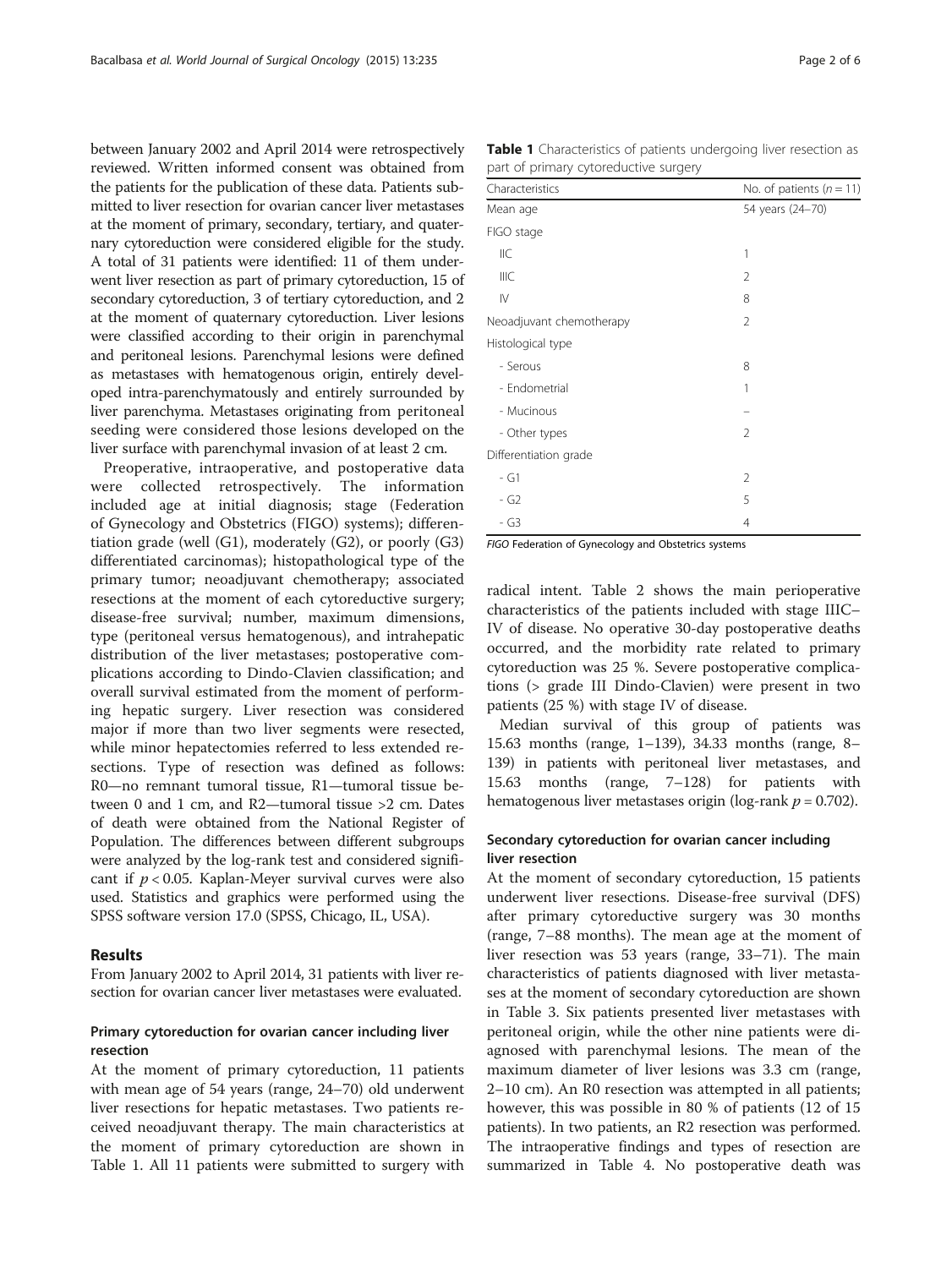<span id="page-2-0"></span>Table 2 Intraoperative findings, types of resection, and early postoperative outcomes of patients undergoing liver resection as part of primary cytoreductive surgery

| Characteristics                                    | No. of<br>patients<br>$(n = 2)$ | No. of<br>patients<br>$(n = 8)$     |
|----------------------------------------------------|---------------------------------|-------------------------------------|
|                                                    | Stage IIIC                      | Stage IV                            |
| Number of liver metastasis                         |                                 |                                     |
| - Single                                           | 2                               | 7                                   |
| - Multiple                                         |                                 | 1                                   |
| Maximum diameter of liver lesions                  | 2.33 cm                         | 3.5 cm<br>(range, 2-3) (range, 2-5) |
| Type of lesions                                    |                                 |                                     |
| - Peritoneal                                       | $\overline{2}$                  | 1                                   |
| - Parenchymatous                                   |                                 | 7                                   |
| Distribution                                       |                                 |                                     |
| - Unilobular                                       | 2                               | 7                                   |
| - Bilobular                                        |                                 | 1                                   |
| Type of resection                                  |                                 |                                     |
| - RO                                               | $\overline{2}$                  | 6                                   |
| - R1                                               |                                 |                                     |
| $-R2$                                              |                                 | 1                                   |
| - Palliation/biopsy                                |                                 | 1                                   |
| Type of liver resection                            |                                 |                                     |
| - Minor hepatectomies                              | 2                               | 5                                   |
| - Major hepatectomies (>2 segments)                |                                 | 1                                   |
| - Radiofrequency ablation                          |                                 | 1                                   |
| Associated visceral resections                     |                                 |                                     |
| - Total hysterectomy with bilateral<br>adnexectomy | $\overline{2}$                  | 6                                   |
| - Omentectomy                                      | 1                               | 8                                   |
| - peritonectomy                                    | 1                               | 8                                   |
| - Splenectomy                                      |                                 | 1                                   |
| - Bowel resection                                  | 1                               | 3                                   |
| - Distal pancreatectomy                            |                                 | 1                                   |
| - Subtotal gastrectomy                             |                                 | 1                                   |
| - Diaphragmatic resection                          | 1                               | $\overline{\phantom{a}}$            |

recorded. Four of the 15 patients (27 %) encountered postoperative complications. Only two patients (13 %) developed complications related to liver resection—biliary fistula in one patient and hepatic abscess as well in one patient. The other complications were rather associated to the other synchronous surgical procedures, such as resection of pelvic recurrences involving bowel resection. Median survival for patients with liver resection at secondary cytoreduction for ovarian cancer was 6.16 months (range, 1–66) for patients with hematogenous liver metastases ( $n = 9$ ) and 14.51 months (range, 4–138)

| <b>JULY</b> CLY                     |                                     |  |
|-------------------------------------|-------------------------------------|--|
| Characteristics                     | No. of patients<br>51 years (32-68) |  |
| Mean age at primary cytoreduction   |                                     |  |
| Mean age at secondary cytoreduction | 53 years (33-71)                    |  |
| FIGO stage                          |                                     |  |
| $-IC$                               | 2                                   |  |
| $-$ IIC                             | 1                                   |  |
| $-$ IIIB                            | $\overline{2}$                      |  |
| $-$ IIIC                            | 10                                  |  |
| Adjuvant chemotherapy               | 15                                  |  |
| Histological type                   |                                     |  |
| - Serous                            | 15                                  |  |
| - Endometrioid                      |                                     |  |
| - Mucinous                          |                                     |  |
| - Other types                       |                                     |  |
| Tumor grade                         |                                     |  |
| $- G1$                              | 4                                   |  |
| $-G2$                               | 5                                   |  |
| - G3                                | 6                                   |  |
| DFS (months)                        | $30(7 - 88)$                        |  |

Table 3 The main preoperative characteristics of patients undergoing liver resections as part of secondary cytoreductive surgery

for patients with liver metastases of peritoneal origin  $(n = 6)$  (log-rank  $p = 0.197$ ).

### Tertiary cytoreduction for ovarian cancer including liver resection

At the moment of tertiary cytoreduction, three patients were diagnosed with liver metastases. The mean age at the moment of tertiary cytoreduction was 60 years (range, 54–72), and the initial FIGO stages were I, II, and IIIC, respectively. The mean interval from the moment of initial diagnosis was 54 months (range, 14–91 months). Two of the three patients were diagnosed with unique hepatic metastases, both patients originating from initially early stage tumors, while the third patient, initially classified as IIIC, presented disseminated liver metastases with peritoneal origin. In the other two patients, the hematogenous route was incriminated. One patient was submitted to a major hepatic resection involving more than two segments for a 4-cm parenchymal lesion, while the other two were submitted to minor hepatectomies. The mean diameter of the tumors was 2.3 cm (range, 1–4 cm) while the histology revealed serous histology in all patients. One of the three patients experienced early re-operation for peritonitis due to urinary fistula after segmental ureteral resection and reimplantation; death occurred 6 days after re-operation. The other two patients experienced a survival of 63 and 70 months, the last one being still alive by the end of the study.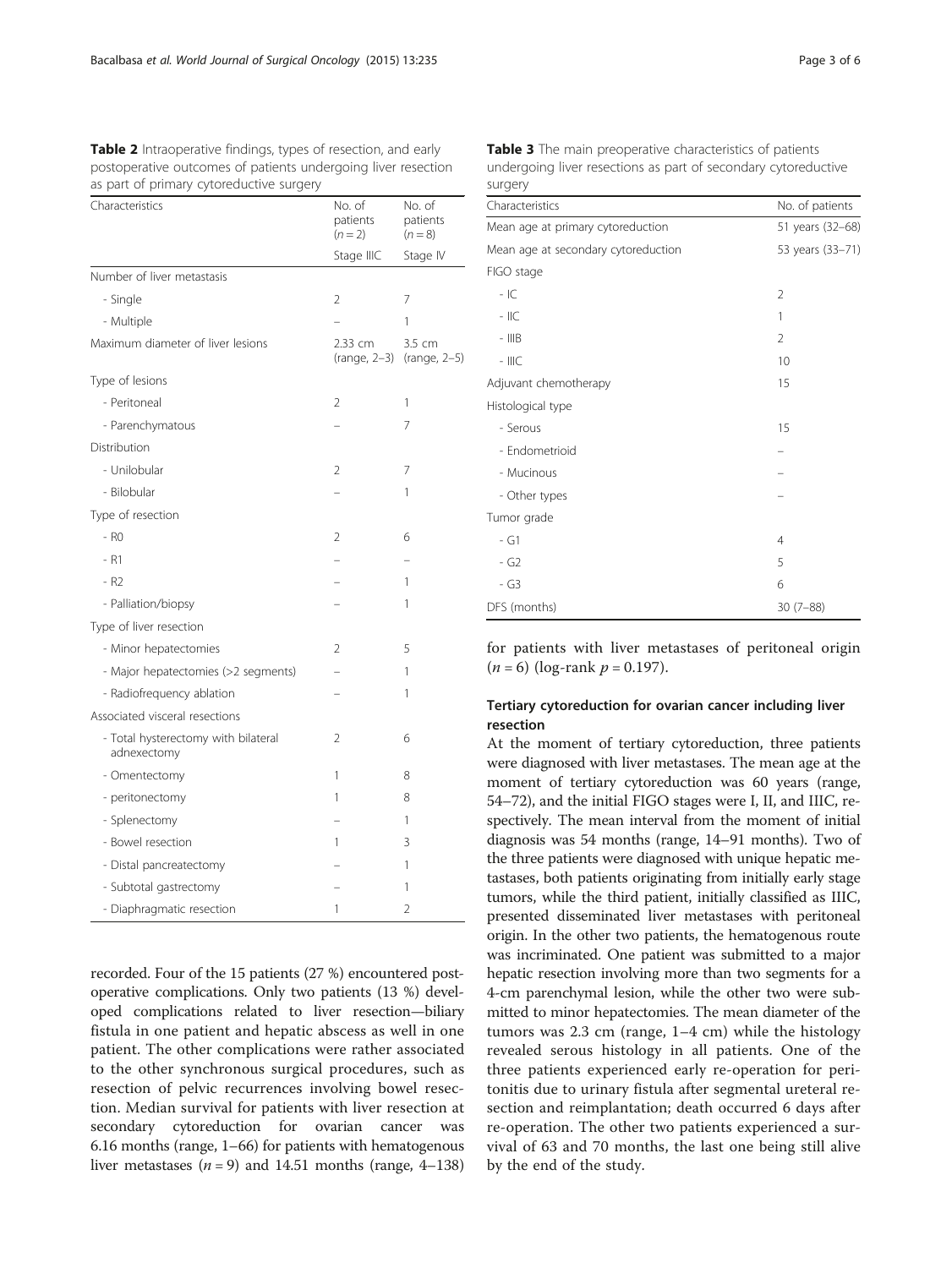<span id="page-3-0"></span>Table 4 Intraoperative findings and types of resection of patients undergoing liver resections as part of secondary cytoreductive surgery

| Number of liver metastasis          |                       |
|-------------------------------------|-----------------------|
| - Single                            | 7                     |
| - Multiple                          | 8                     |
| Maximum diameter of liver lesions   | 3.33 cm (range, 2-10) |
| Type of lesions                     |                       |
| - Peritoneal                        | 6                     |
| - Parenchymatous                    | 9                     |
| Distribution                        |                       |
| - Unilobular                        | 13                    |
| - Bilobular                         | $\overline{2}$        |
| Type of resection                   |                       |
| - RO                                | 12                    |
| $- R1$                              |                       |
| $- R2$                              | $\mathfrak{D}$        |
| - Palliation/biopsy                 | 1                     |
| Type of liver resection             |                       |
| - Minor hepatectomies               | 14                    |
| - Major hepatectomies (>2 segments) | 1                     |
| Associated visceral resections      |                       |
| - Cholecystectomy                   | $\overline{4}$        |
| - Splenectomy                       | 4                     |
| - Bowel resection                   | $\overline{4}$        |
| - Cystectomy                        | 3                     |
| - Subtotal gastrectomy              | 1                     |
| - Diaphragmatic resection           | 3                     |

### Quaternary cytoreduction for ovarian cancer including liver resection

Two patients were submitted to liver resections during quaternary cytoreduction. Both patients were initially diagnosed with stage IIC ovarian cancer and experienced liver recurrence 3 years after initial surgery. The ages at the moment of liver resection were 39 and 48 years, respectively. Liver resections were performed at 40 and 33 months respectively from ovarian cancer diagnosis. One patient was diagnosed with hepatic recurrence with peritoneal origin while the second one was diagnosed with both parenchymal and peritoneal lesions. The liver lesion diameters were 2 and 4 cm, respectively; both patients were submitted to atypical hepatectomies; an R0 resection was feasible in a single patient, while in the other, an R1 resection was performed. Histopathological findings revealed a serous subtype in both patients. None of the patients experienced postoperative complications. The postoperative survival was 16 and 20 months after liver resection, both patients being dead of disease by the end of the study.

## Analysis of survival following hepatic resection based on the type of cytoreductive surgery, primary tumor grade, and stage

The survival of patients with primary cytoreduction including liver resection was significantly higher compared with those of patients with secondary cytoreductive surgery including liver resection (15.63 versus 6.63 months, log-rank  $p = 0.057$ , 90 % CI) (Fig. 1). Survival of patients undergoing liver resection as part of primary cytoreduction was not statistically significant compared to the patients with liver resection as part of all other non-primary

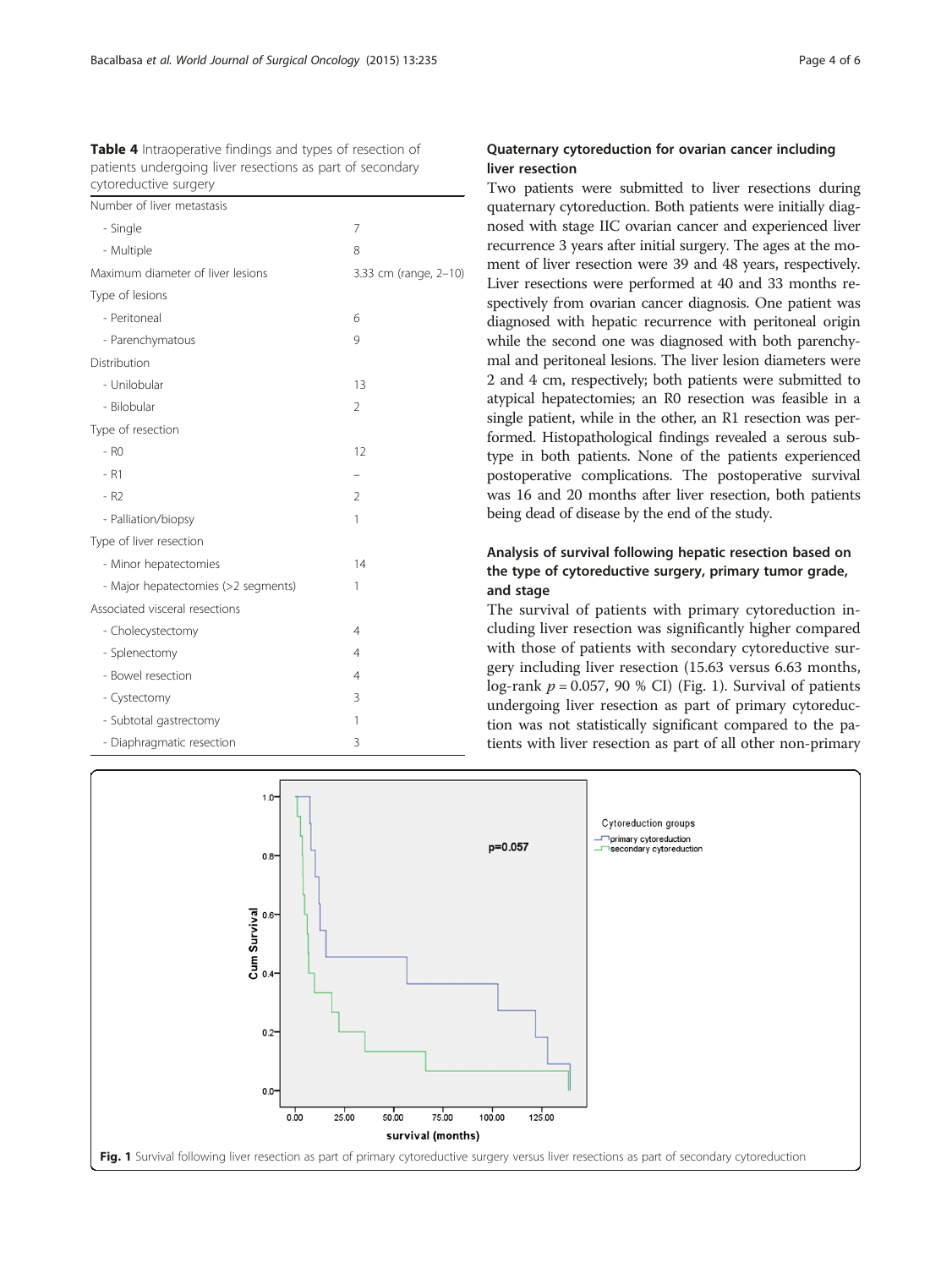cytoreductive surgery (combining secondary, tertiary, and quaternary (log-rank  $p = 0.154$ )). Stage of the primary tumor was not significantly associated with survival; patients with primary tumor stages I–II had better median survival than those with stages III–IV, but the difference is not statistically significant (20.13 versus 12.35, log-rank  $p = 0.462$ ). Survival was not significantly better for patients with G1–G2 grade of the primary tumor compared to G3 grade  $(0 = 0.092)$ .

#### **Discussion**

The important role of surgery in the treatment of ovarian cancer has been first advocated by Meigs [\[19](#page-5-0)], almost 100 years ago, later objectified by the landmark papers of Griffiths in 1970 [[3\]](#page-5-0); currently, the inverse relationship between residual time following cytoreduction and survival is an undisputed fact [\[2](#page-5-0)]. Since the liver is either involved from the beginning or presents metachronous metastases following primary cytoreduction followed by adjuvant chemotherapy, a question may be raised about a possible benefit of liver resection as part of R0 cytoreduction either in a primary or subsequent setting. Due to the development of the surgical technique and intraoperative and postoperative intensive care, liver resection is becoming an increasingly safer procedure [[20\]](#page-5-0); however, due to the success of hepatectomies for colorectal and neuroendocrine liver metastases, the role of liver resection for metastases originating from other primaries has increasingly been questioned.

Liver resection for metastases originating from gynecologic malignancies appears to be an extremely safe

procedure since published papers on the subject report 0 mortality with morbidity rates ranging up to 37 % 8– 17, which is impressive given the fact that in all studies, liver resection is accompanied by other significant debulking procedures in the upper and lower abdomen. Liver resection seems to bring survival benefit for patients with ovarian cancer liver metastases; Kamel et al. matched the patients who underwent liver surgery to patients similar in liver tumoral burden who underwent biopsy only, obtaining a clear difference with statistical significance of 53 versus 21 months median overall survival from time to diagnosis of liver metastases [\[9](#page-5-0)]. There also seems to be a clear survival difference following hepatectomy regarding the mechanism of liver involvement (hematogenous versus peritoneal seeding) [[9](#page-5-0)]; however, liver resection for patients with transglissonian involvement of the liver appears so effective that it brings survival close to the ones with IIIC stage ovarian cancer [\[12\]](#page-5-0). In the present study, an improved rate of survival for patients with peritoneal liver metastases was seen at the moment of primary, secondary, tertiary, and quaternary cytoreductions; however, these differences did not achieve statistical significance. The median survival of patients with hepatectomy for liver metastases from peritoneal seeding  $(n = 12)$  was higher than that of patients with hepatectomy for liver metastases from hematogenous origin ( $n = 19$ ) (16.08 versus 12.66 months,  $log-rank$   $p = 0.523$ ) (Fig. 2). At primary cytoreduction, we noticed a difference of survival following hepatectomy regarding the mechanisms of liver involvement: 34.33 months survival following